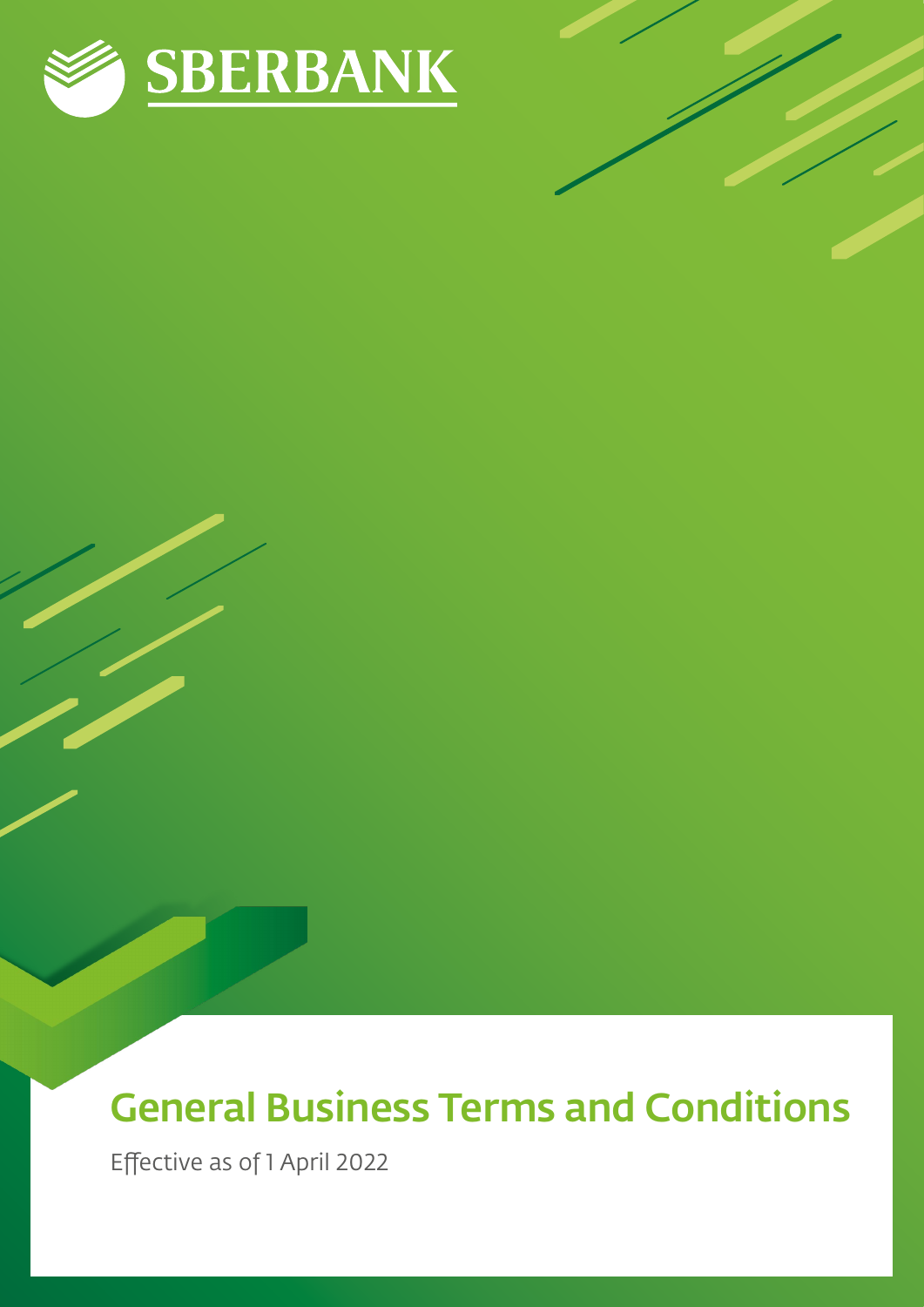# **Introduction**

- (1) Sberbank CZ, a.s., Co. Reg. No. 25083325, registered in the Commercial Register with the Municipal Court of Prague under File No. B4353 ("Bank"), issues in accordance with Section 1751 of Act No. 89/2012 Sb., the Civil Code, as amended, the following General Business Terms and Conditions ("Terms and Conditions") stipulating the binding rules for all types of banking transactions and services executed by and between the Bank and its Clients.
- (2) If any of the provisions of the Agreement governing a particular banking transaction executed by and between the Bank and the Client or any of the provisions of separate business terms and conditions applying to a selected product regulate any matter differently from the general regulation stipulated herein, the respective provisions of the Agreement or separate business terms and conditions prevail.
- (3) The following Terms and Conditions and other documents of the Bank may and can be translated into foreign languages. Unless agreed otherwise, the Czech version thereof prevails in case of discrepancies.
- (4) Any capitalised terms used herein have the meaning defined in Part Three/Clause I hereof.

# **Part One/ General Provisions**

#### **Clause I/ Bank Secrecy**

- (1) All banking transactions, financial services (including Account balance and deposits) are subject to bank secrecy under Section 38 of Act No. 21/1992 Sb., regulating banks, as amended. Information being subject to bank secrecy may and can be disclosed by the Bank without Client's consent only in cases provided for by law and upon a written request made by the authorities and persons stipulated by law.
- (2) In executing its rights and duties, the Bank acts prudently. Information regarding the Client's bank account and identification details as well as information evidencing the Client's solvency and trustworthiness may and can be disclosed by the Bank to the interbank information system whereby the Client has the right to review the said information stored in the relevant database if it concerns the Client or a legal entity the Client represents.
- (3) Information subject to bank secrecy may and can be disclosed by the Bank to the Sberbank group members and third parties; however, only to the extent necessary to provide for the performance of the Bank's activities and negotiations (if any) regarding the transfer of rights and duties under the Agreements.

# **Clause II/ Client Identification**

(1) In entering into the Agreement and at any time during the business relationship, the Client must prove the Client's identity to the Bank against a valid identification card (private individuals) or against a valid document proving the Client's establishment, existence and authorisation to act on Client's behalf (legal entities), or (iii) prove to the Bank their identity or legal existence using the Banking Identity services offered by BankID. The said identification documents must be presented in the original copy; or in the officially verified copy if this is customary. The Client explicitly acknowledges that if the Client fails to provide the identification details and assistance to verify the Client's

identity to the extent stipulated by law the banking transaction requested by the Client will be obligatorily refused by the Bank.

- (2) The Bank is not obligated to accept copies of an entry in the Commercial Register (or other similar documents certifying the Client's registration in the respective public register) issued six and more weeks before being presented to the Bank.
- (3) If the Client is represented by a proxy specified in a general power of attorney, the Bank may and can request that a special power of attorney be presented even if the same is not required by law. At the same time, the Bank may and can request that the Client perform certain legal acts in person and/or be represented by the Client's governing bodies.
- (4) The Client acknowledges that the Client can prevent the Bank from photocopying the Client's identification documents; in which case the Bank may and can write down and record the Client's identification details instead.

#### **Clause III/ Duty to Inform**

- (1) Depending on the type of banking transaction provided, the Bank may and can require the Client to present documents or information which the Bank needs for due fulfilment of its contractual and legal obligations (documents relating to the Client's business activities, ownership structure, beneficial owner, stockholders with at least a 20% share, etc.). Unless the necessary assistance and/or required documents/information are provided, the Bank is not obligated to execute the banking transaction in question.
- (2) Unless agreed otherwise, the Client must, promptly and in a demonstrable manner, notify the Bank as of all changes to the information stated in and/or related to the Agreement. The Client must in particular notify the Bank as of any changes to the first name and surname, company name or trade name, Correspondence Address, registered office, Places of Permanent Residence or Residence, tax residence, telephone or email contact, beneficial owner, stockholders, and persons authorised to act on behalf of the Client.
- (3) The Client must notify the Bank promptly in writing as of any circumstances able to affect the fulfilment of Client's obligations to the Bank. In particular, but not limited to, the Client must notify the Bank as of: initiated insolvency proceedings, issued distrainer, commenced liquidation, business sale, property transfer acceptance, new legal form, merger or other transformation, etc.
- (4) The Client must notify the Bank promptly in writing as of any circumstances which could lead to unjust enrichment of third parties and/or increased risk that the Client's funds could be misused. In particular, but not limited to, the Client must notify the Bank as of: lost/stolen identification documents, access codes to the Direct Banking Products and telephone communication, chequebook, the Token, the Payment Card, company seal, etc.
- (5) The Client must notify the Bank in writing as of any circumstances clearly known to the Client as connecting the Client to other Clients included in a group of connected clients as defined by the relevant measures of the Czech National Bank; or making the Client to be viewed a person or entity with a special relationship to the Bank under Section 19 of Act No. 21/1992 Sb., regulating banks, as amended.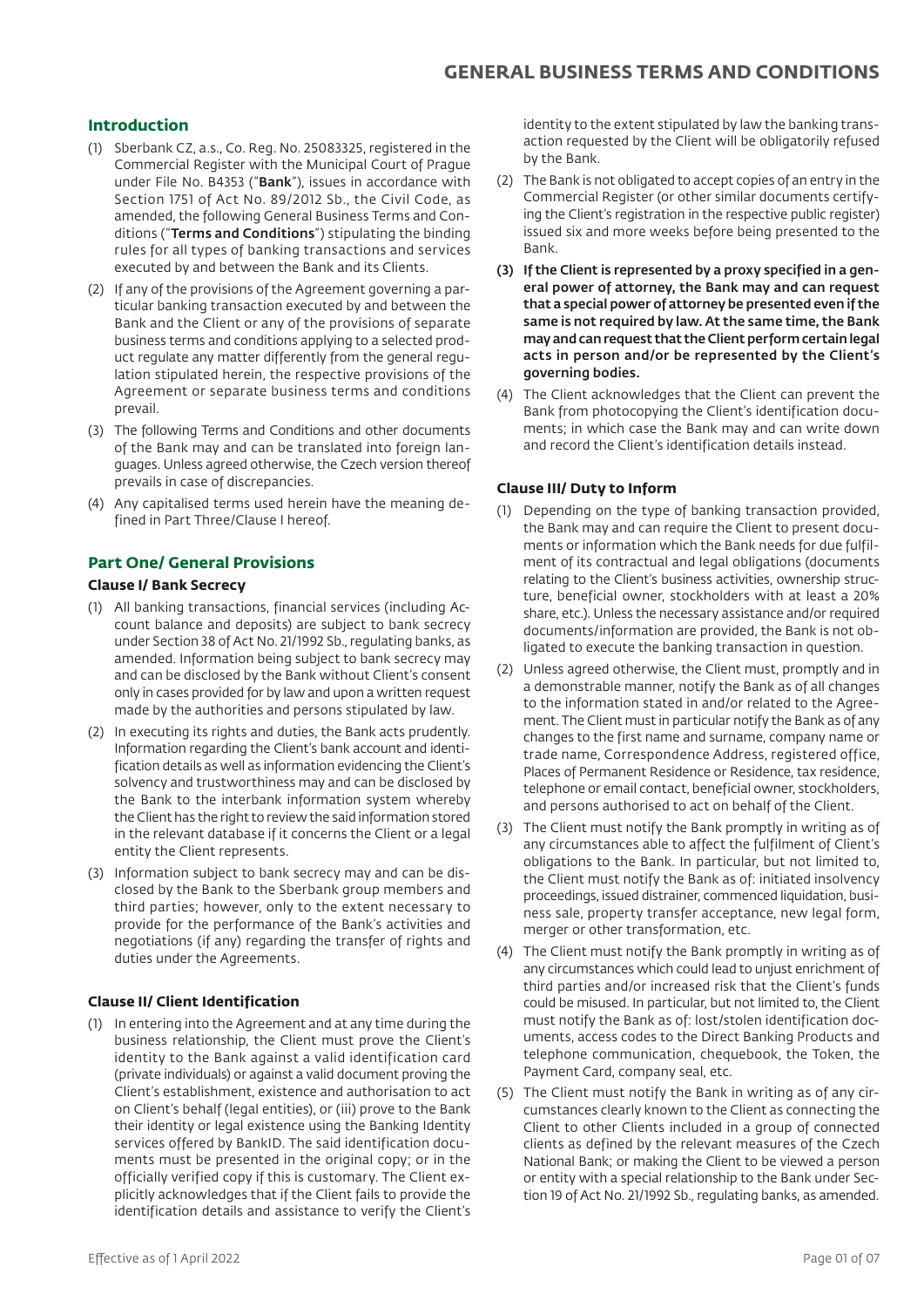- (6) If so requested by the Bank, the Client must notify the Bank as of the origin of funds deposited with the Bank, purpose of the respective banking transaction and, if need be, provide additional information ascertained by the Bank within the extent stipulated by law. If so requested by the Bank, the said facts must further be evidenced and proved by the Client against respective documents.
- (7) The Client undertakes to notify the Bank without delay as of any decisions limiting the Client's legal capacity.
- (8) If the Agreement is executed in respect of a banking product or service enjoyed by the Client together with other individuals, the Client must notify the Bank in writing as of the respective proportional shares therein.
- (9) The Client must notify the Bank in writing as of the Client's tax residence and do so when executing the Agreement or immediately thereafter; a statement given with respect thereto is not considered to replace a confirmation of a respective state authority used to claim the withholding tax.

# **Clause IV/ Personal Data Protection**

(1) The Bank handles the personal data in accordance with law. The related information is detailed in the document "Personal Data Processing and Protection" handed over to the Client before the Agreement is executed. The said document is available on the Bank's website www.sberbank.cz and at the POS.

#### **Clause V/ Deeds and Documents**

- (1) If the Bank is presented documents executed in a language other than Czech, Slovak or English, the Bank may and can request the Client to present a certified translation made at the Client's cost.
- (2) If the Bank is presented documents verified by a foreign authority, the Bank may and can request an additional verification (apostille/super legalization); if the Czech Republic has no agreement with the respective country on mutual legal assistance and recognition of public deeds.
- (3) The Bank is not obligated to verify the authenticity, completeness, validity or objective accuracy of documents presented by the Client unless it has explicitly assumed the said obligation.
- (4) The Bank may and can request that the signature attached to any document not signed in the presence of a Bank's employee be officially verified; the related costs are borne by the Client or the person whose signature is to be officially verified.

#### **Clause VI/ Deposit Insurance**

- (1) Deposits (including interest) in CZK or foreign currency deposited in the Accounts or confirmed by certificates of deposit, deposit slips or other similar documents are insured by law. Information about the deposit guarantee scheme is included in the Account Agreement and Account statement. The deposit guarantee scheme does not apply to drafts and other securities. Compensation for deposits is stipulated in Act No. 21/1992 Sb., regulating banks; the Clients are compensated for their deposits by the Financial Market Guarantee System (Deposit Insurance Fund).
- (2) If the funds deposited in the Account are owned by a party other than the Account Holder, the compensation is paid

to the beneficial owner; of which the Account Holder must notify the Bank upon opening the Account or when executing a respective transaction on the Account. The Account Holder must provide the Bank with identification details regarding the beneficial owner of funds deposited in the Account; to the extent stipulated by law.

(3) If the funds deposited in the Account are owned by multiple parties, the compensation is paid to each such party; pro-rata to their share in the funds deposited in the Account notified by the Account Holder to the Bank upon opening the Account or when executing a respective transaction on the Account. The said parties and their proportional shares must be identified and the veracity of provided information must be evidenced by the Account Holder.

#### **Clause VII/ Fees**

- (1) Unless otherwise agreed, the services provided by the Bank are subject to a fee stipulated in the List of Fees valid as at the day the service is provided. The Client undertakes to pay the fees properly and in due time. The fees stipulated in the List of Fees may and can be amended by the Bank and proposed to the Client pursuant to Part Three/Clause III of the General Business Terms and Conditions.
- (2) In furtherance of the agreed interest rates and fees, the Client is also charged the justified costs and expenses for executing, amending and/or terminating the Agreement; in particular the costs of court, administrative or other fees as well as costs expediently incurred for legal services, notaries, experts, and translators or interpreters.
- (3) Unless agreed otherwise, the fees for services provided by the Bank are due immediately and debited by the Bank from the Client's Account opened with the Bank as at the respective day.
- (4) If the fee for the Bank's services is agreed as a fixed amount for a certain period, then, if the Payment Services Agreement is terminated by notice, the Bank receives only the proportionate part of the fee representing the period until the respective Agreement is terminated. As the case might be, the Bank transfers the respective part of the fee to the Client's Account or transfers the same as instructed by the Client.

#### **Clause VIII/ Interest**

- (1) The funds deposited in the Account bear interest at the rate arranged in the Agreement. Unless the interest rate or the method of its calculation is arranged in the Agreement, the interest rate announced by the Bank in the Interest Rates for Deposits as at the day of executing the Agreement for the respective currency/account balance applies. The current interest rates are published on the Bank's website www.sberbank.cz.
- (2) The interest rate may and can be amended by the Bank as stipulated below; the appropriately reduced or increased interest rate is communicated to the Client without undue delay. The interest rate is calculated based on the Reference Interest Rate applied to the previous change compared with the current Reference Interest Rate.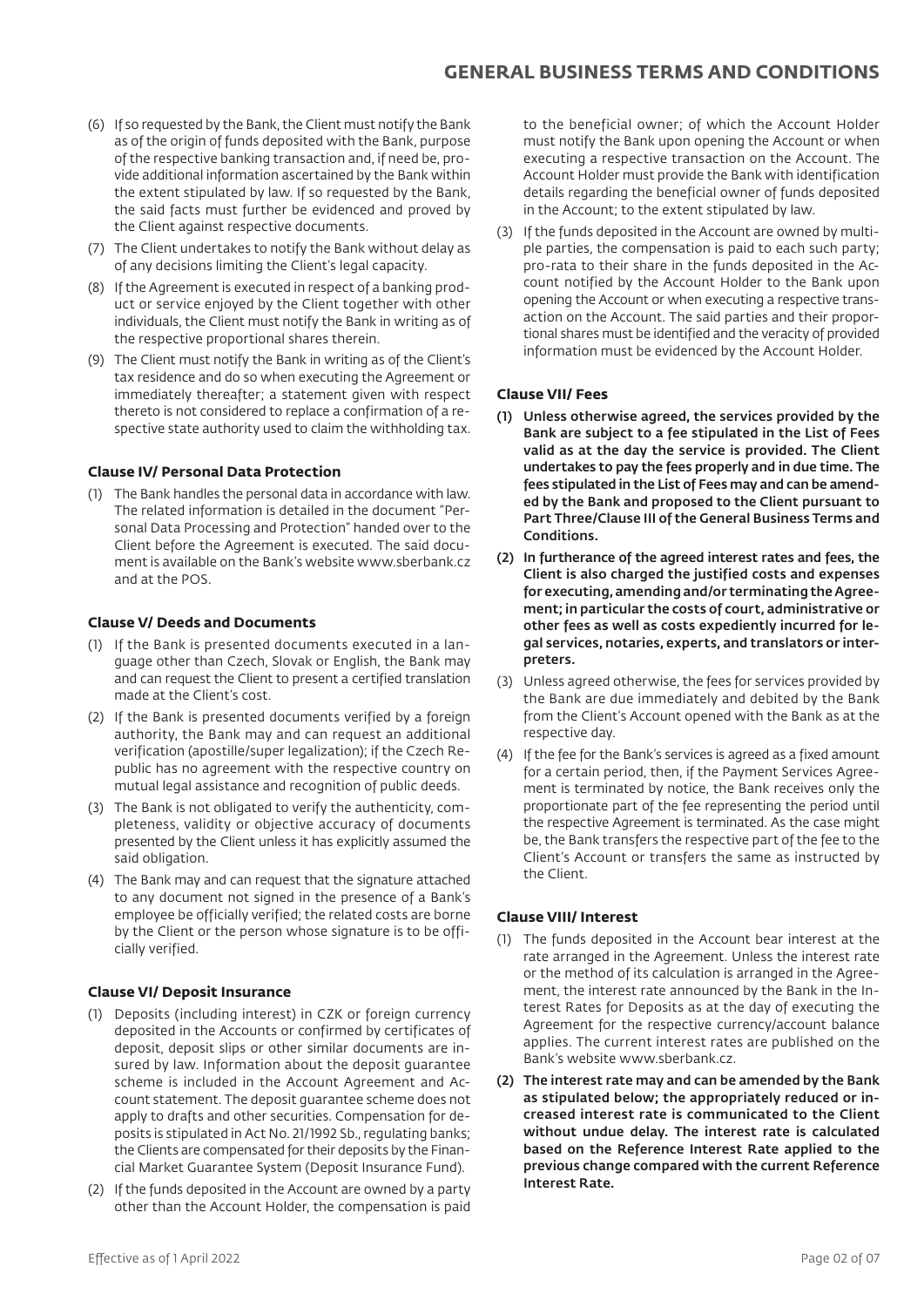- (3) Information as to the changed interest rates is published by the Bank on the Bank's website www.sberbank.cz.
- (4) Credit interest is calculated using the "actual number of days/365" convention; the amount accrued is credited by the Bank in the Account currency on the last Business Day of the calendar month and on the day the Agreement is terminated.
- (5) Debit interest is calculated by the "actual number of days/ 360" convention; the amount accrued is debited by the Bank in the Account currency on the last Business Day of the calendar month and on the day the Agreement is terminated.
- (6) The Value Date of the interest credited to/debited from the Account on the last Business Day of the calendar month as stipulated in paragraph 4 and 5 hereof is the following Business Day. The Value Date of interest credited/debited on 31 December is, however, the first calendar day of the following year.
- (7) The funds deposited in the Account bear interest until the day preceding the day on which the respective funds are debited from the Account; and start bearing interest on the day the respective funds are credited to the Account; these being indicated in the account statements as the Value Date.
- (8) In calculating the daily interest, the resulting figure is rounded off to two decimal places. If the calculated daily interest is lower than 0.005 (five thousandths) in the Account currency, the interest is not credited/debited.
- (9) If the interest rate is below 0% p.a., the Account balance bears interest at the rate of 0% p.a.
- (10) The income from interest is subject to tax deducted by the Bank pursuant to law in force.
- (11) If an incorrectly lower or no tax has been deducted by the Bank, the correct amount thereof may and can be debited by the Bank from the Client's account within three years after the incorrectly low or no tax has been deducted by the Bank.
- (12) The Client may receive preferential interest rates offered by the Bank as part of the Marketing Campaign subject to limited availability in terms of a time period or product. All preferential rates are discretionary. The Bank has the right to modify or cancel the Marketing Campaign at any time.

# **Clause IX/ Bank's Claims**

(1) The Client must maintain a sufficient amount of funds in the Account or other agreed account so that the Client's debts to the Bank can be properly settled when due. If the Agreement stipulates that the Client must secure funds in the Account sufficient to settle any debts arising under the Agreement at the latest on the business day preceding the payoff date, the Bank has the right to place a hold on the funds to settle the debt or part thereof by the end of the respective Business Day until the debt arising under the Agreement is paid off. The Bank may and can offset any of its claims due from the Client against the Account balance. If there are insufficient funds in the Account, the Bank may and can record its claim due on the Client's Account; and claim an unauthorised overdraft fee charged at the interest rate stipulated for current accounts in the List of Fees payable on the last Business Day of the calendar month (added by the Bank to the outstanding principal if not

#### paid). The Value Date of interest debited on 31 December is the first calendar day of the following year.

- (2) The interest rate stipulated for unauthorised overdraft on current accounts may and can be amended by the Bank unilaterally; information as to the amended rate is published on the Bank's website www.sberbank.cz.
- (3) The Bank's claims against the Client may and can be offset by the Bank against the claims recorded by the Client against the Bank; regardless of whether the same are due or not, and further regardless of their currency or legal relations from which they arise; including claims from the Client's Account not yet due. The same applies also to claims barred by statute, not yet due and/or other than enforced by a court decision. If the Bank maintains multiple accounts for the Client, the claims against the Client may and can be offset by the Bank against the claims recorded by the Client against the Bank by debiting any of the said accounts. Mutual claims denominated in different currencies (if any) are converted at the exchange rate announced by the Bank on the day the respective claims are offset.
- (4) If the Bank has multiple debts due from the Client, it may and can determine the order of their payment unless agreed otherwise.

#### **Clause X/ Notices and Communication**

- (1) Unless the nature of the provided banking service, nature of the matter and/or explicit agreement implies otherwise, the Bank and the Client obligatorily communicate with one another in writing.
- (2) The Bank sends written documents to the Client:
	- a) electronically as arranged with the Bank in a separate agreement on electronic communication or in other form of secure electronic communication (e.g. via a data box under Act No. 300/2008 Sb., regulating electronic acts and document conversion, as amended); or
	- b) by post to the Client's Correspondence Address stated in the respective contract documents unless agreed otherwise; or
	- c) by email to e-mail address specified in the contract documentation (particularly in the case of an annex to the Agreement, a notice of a change of the Terms and Conditions, Product Terms and Conditions, Bank's Transaction Dispute Rules and Fee List). Sending of written documents via e-mail applies only to documents specified by the Bank.
- (3) Written documents sent by post are deemed delivered on the third business day after dispatch; and on the fifteen business days after dispatch if sent to an address abroad. Written documents not delivered due to the Client's intentional obstructions are deemed delivered. The Client is deemed to have obstructed the delivery in particular where the Client refuses to accept the document or fails to collect the document within an additional deadline, or where the document is returned to the Bank for any reason as undeliverable to the Correspondence Address. Written documents sent via secure electronic communication are deemed delivered at the moment the Bank receives a notification of delivery to the addressee's server. Written documents agreed to be placed at the Bank's branch counter are deemed delivered on the day they are deposited at the counter of the branch maintaining the Client's Account.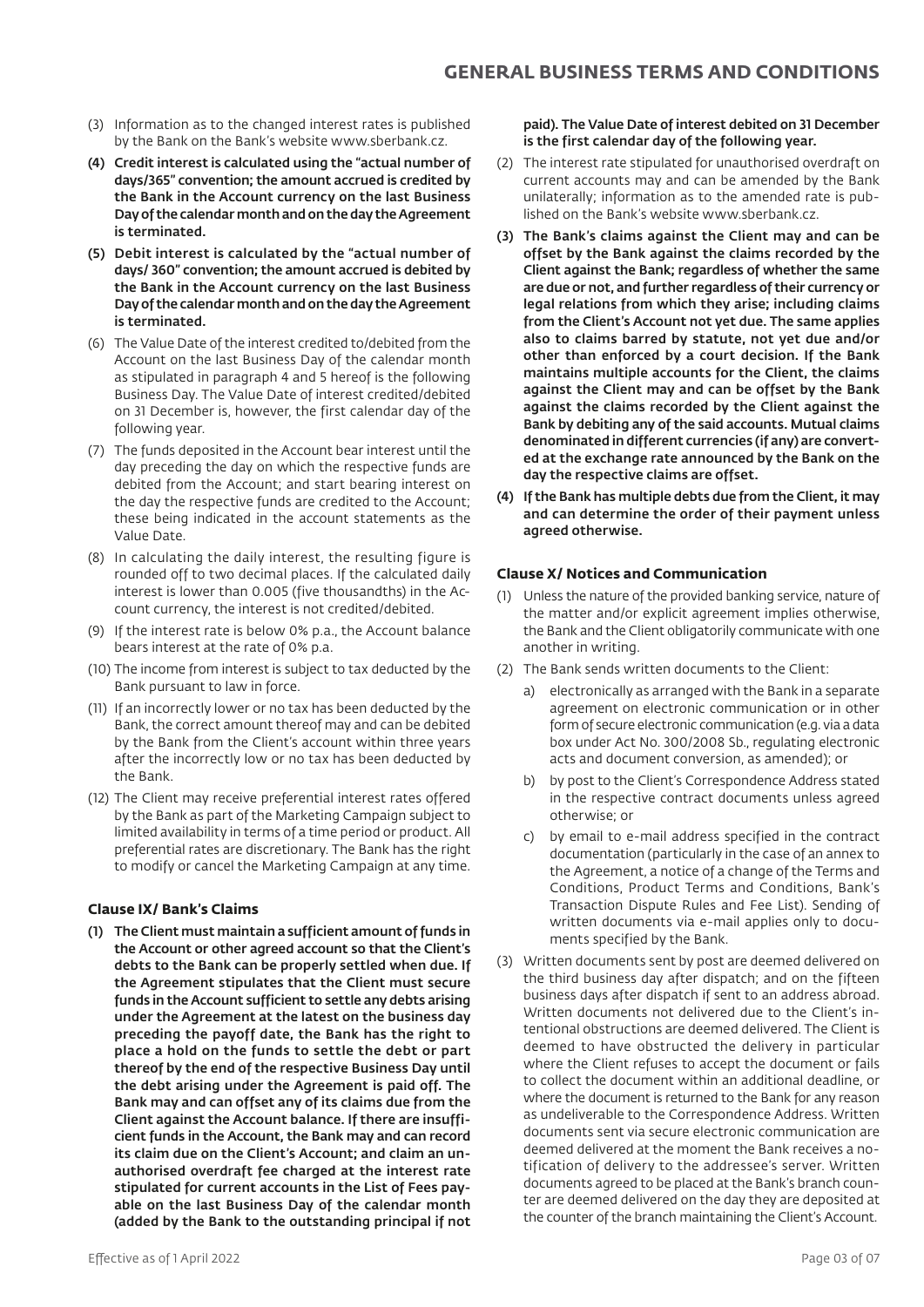- (4) Written documents not delivered due to the Client's intentional obstructions are deemed delivered at the moment the said intentional obstruction arises.
- (5) Any information agreed to be made available via the Electronic Archive can be searched for by the Client via internet banking or other Direct Banking Product.
- (6) Any communication maintained by and between the Bank and the Client by telephone may and can be recorded and the respective records kept, processed and used by the Bank in compliance with privacy laws.

# **Clause XI/ Claims and Complaints**

(1) Any claims and complaints are handled by the Bank in accordance with the Bank's Claims Code available at the POS and Bank's website www.sberbank.cz.

# **Clause XII/ Points of Sale**

- (1) The Bank provides banking services to the Client in particular at the Points of Sale.
- (2) Information as to a closed POS is displayed at the respective POS at least 30 days in advance; and published on the Bank's website www.sberbank.cz.

# **Clause XIII/ Right to Cancel**

- (1) Funds to be yet collected from the respective payer as ordered by the Client (encashment bills of exchange and other securities, etc.) are credited to the Client's Account with the right to cancel the amount already credited: whether or not the said amount is to be collected directly by the Bank.
- (2) The amount already credited to the Client's Account may and can be cancelled by the Bank if the payer:
	- a) refuses to pay the amount; or
	- b) fails to pay the amount properly and in due time; or
	- c) is presumed no to be able to pay the amount given the payer's financial standing, official interventions or other circumstances.
- (3) In furtherance of the foregoing, the right to cancel may and can be exercised by the Bank if the amount collected and transmitted to the Bank has been cancelled with retroactive effect based on the arrangements of a foreign bank with a third party under foreign law.
- (4) Where the right to cancel is exercised legitimately, the Bank may and can prevent the Client from transacting with the credited funds until the obligations of the third party are fulfilled.

# **Part Two/ Compensation for Damage**

- (1) The Bank fulfils its obligations to the Client properly and in due time.
- (2) The Bank must compensate the Client for damage ensuing from the Bank's failure to fulfil its obligations in providing banking services; unless the Bank demonstrates that the said obligations could not be fulfilled due to exceptional, unpredictable and insurmountable obstacles originating on a temporary or permanent basis beyond the Bank's will. The Bank is not obligated to compensate for damage if required by law or contractual agreement. The Bank is fur-

ther not obligated to compensate for damage caused to a person other than the Client. The Bank may and can limit or terminate its operation for a period absolutely necessary; for appropriate reasons worth special consideration.

- (3) The Client bears any loss from unauthorised payment transactions up to EUR 50 in total if such loss was caused by lost/ stolen/misused means of payment.
- (4) The Client bears any loss from unauthorised payment transactions in full if such loss occurred in association with the Client's fraudulent activity; or because the Client, whether intentionally or by gross negligence, breached any of the obligations stipulated in Section 165 of Act No. 284/2009 Sb., regulating payments, as amended.
- (5) The Client bears no loss from unauthorised payment transactions (other than caused by the Client's fraudulent activities) if the fact that the means of payment were lost, stolen or misused could not have been discovered by the Client before the unauthorised payment transaction took place; or if the means of payment were lost, stolen or misused due to the actions on the part of the Bank; or if the loss occurred after the Client had notified the Bank as of the lost/stolen/misused means of payment; or if the Bank did not ensure adequate means enabling the Client to report the said circumstances at any time; or if the Bank breached its obligation to require a strong verification in cases required by law.
- (6) The Bank is not obligated to compensate the Client for damage or other loss ensuing from the Client's decisions and approaches, whether or not made with reference to the Bank's opinion. Costs of damage incurred as a result of a mistake in a delivery or error in telephone communication with the Client or another bank are borne by the Client unless caused by gross negligence on the part of the Bank.
- (7) The Client must compensate the Bank for damage incurred by the Bank as a result of activities requested by the Client as other than the activities to be obligatorily performed by the Bank; the Client must compensate the Bank also for the damage caused by the consequences resulting from the respective Bank's activities that the Client should or could have expected (taking into account the circumstances that the Client should or could have known when filing the request).
- (8) The Bank is not obligated to advise the Client regarding the FX risks or other possible consequences of the financial operations executed by the Client or other banking transactions, or regarding the value of items placed in custody. Nor in the said case must the Bank compensate for damage arising from the consequences of the Client's decisions and selected approaches.
- (9) The Bank is not obligated to compensate for damage incurred by the Client as a result of applying agreed measures or sanctions. If no special arrangements exist, the Bank assumes no obligations other than that explicitly stated in the Agreement and which result from the generally binding legal regulations.
- (10) The Client must compensate the Bank for damage which occurs due to the fact that the Bank is not notified in due time as of the Client's limited legal capacity (or that of other parties authorised to transact with the Client's funds) or as of other Client's limitations to act in relation to third parties.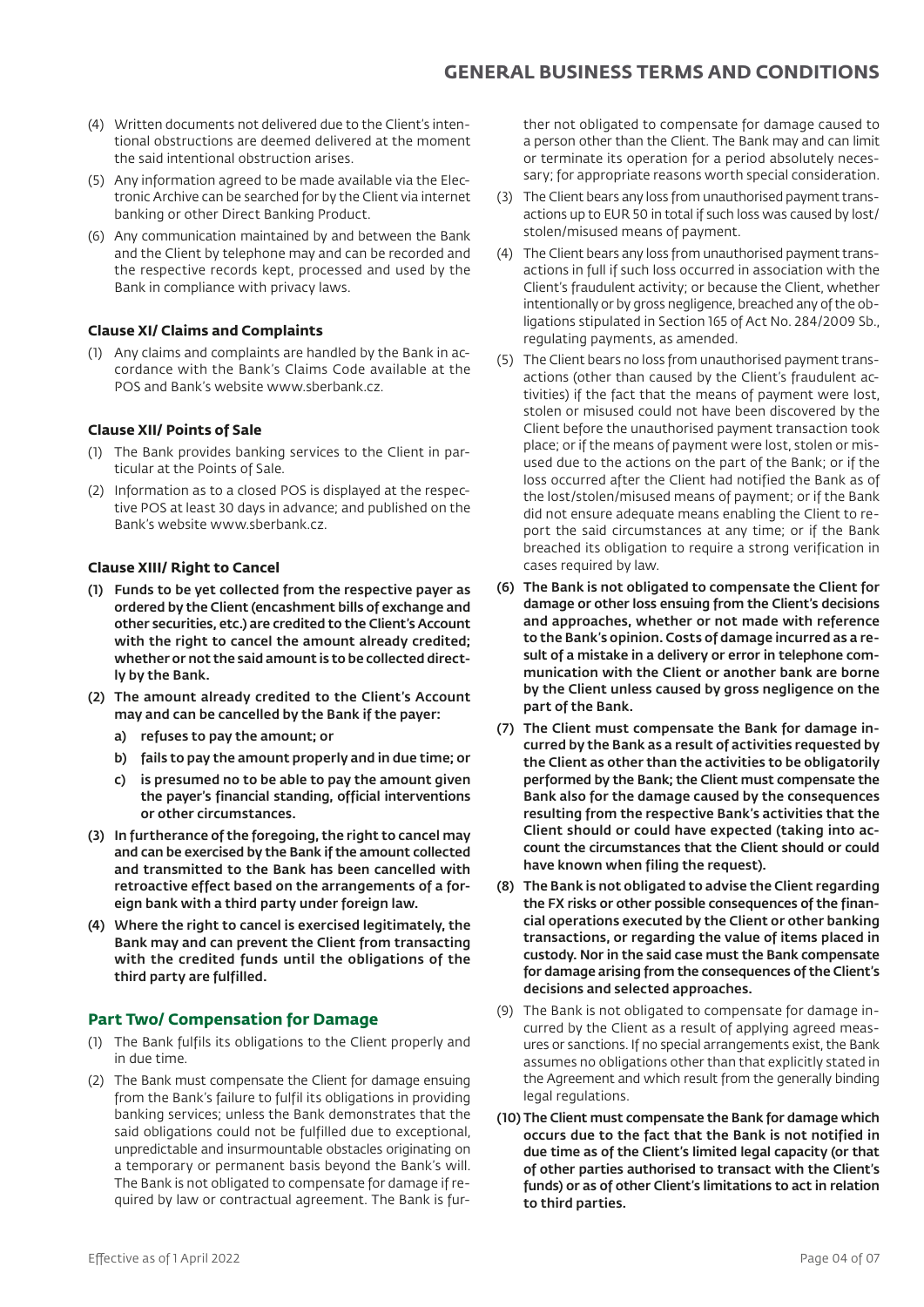- (11) Notification by the Client as of the breached legal obligations and potential consequences thereof does not relieve the Client from the obligation to compensate the Bank in full for damage caused by the said breach.
- (12) If the circumstances change after the Agreement is executed and the Client cannot provide due performance under the Agreement, e.g. due to the Client's deteriorated financial standing or changed situation in the financial market, the Client assumes the risk of the said changes in circumstances and the said change has no influence on the Client's debts and obligations from the Agreement and the obligation of the Client to discharge the Client's debts and obligations under the Agreement.

# **Part Three/ Miscellaneous**

#### **Clause I/ Terms and Definitions**

- (1) Business Day a day other than Saturday, Sunday, public holiday or any other holiday pursuant to relevant legal regulations; a day on which the Bank and other involved institutions provide the banking services.
- (2) BIC a banking identification code unambiguously identifying the Bank (aka SWIFT code) consisting of 8 or 11 digits.
- (3) Residence a place stipulated in Act No. 89/2012 Sb., the Civil Code, as amended, as the place where the Client lives with the intention to live there permanently subject to a change in circumstances.
- (4) Banking Identity is digital User authentication (electronic identification means – EIM) through BankID. The Client may log into Online Banking through Banking Identity, prove their identity to the Bank and log into NIA. Detailed information about the Banking Identity is contained in Part IX of these Terms.
- (5) BankID is the application of Banking Identity in the private sector, which is provided by the company Bankovní identita, a.s., ID No.: 09513817.
- (6) Value Date a decisive day on which the interest accrued in the funds deposited in the Account are credited to/debited from the Account.
- (7) Routing Key an instruction given by the Bank to the Client in order to submit a payment to the Bank other than in an ordinary way.
- (8) Available Balance  $-$  the momentary balance of funds in the Account based upon the final ledger balance from the previous Business Day while considering payment transactions executed up to the given time (e.g. outgoing credit transfers, direct debits, incoming credit transfers, cash deposits or cash withdrawals, executed or charged Payment Card transactions, etc.) and considering any agreed overdraft and after deducting the blocked amounts (if any).
- (9) Small Entrepreneur a party having communicated or demonstrated to the Bank at the Bank's request the fact of having fewer than 10 employees and an annual turnover or balance sheet of less than EUR 2,000,000; the satisfaction of the terms and conditions stipulated in the first sentence is judged on the day the Agreement is entered into with the Bank or on the day the Agreement is amended if the purpose of such arrangement is to reflect only the changed satisfaction of the terms and conditions according to the first sentence or on 1 November 2009 if the Agreement was executed prior to that day.
- (10) Electronic Archive an electronic box arranged via internet banking or other Direct Banking Product; used by the Bank to provide the Client with information regarding the contractual relationships between the Bank and Client, account statements, etc.
- (11) Client a private individual/legal entity: using the Bank's services arranged in the Agreement; dealing with the Bank regarding the execution of the Agreement; and/or authorised by the Account Holder to transact with the funds in the Account.
- (12) Correspondence Address the Client's address provided by the Client to the Bank for the communication purposes.
- (13) FX Rates the FX rates established and used by the Bank displayed at the POS and published on the Bank's website www.sberbank.cz.
- (14) Account Holder a private individual/legal entity having entered into the Account Agreement with the Bank; or a legal successor of the said private individual/legal entity.
- (15) Marketing Campaign a special offer subject to limited availability in terms of a time period or product published by the Bank on the Bank's website www.sberbank.cz; may be modified or cancelled by the Bank at any time.
- (16) Permanent Residence a place stipulated in Act No. 133/2000 Sb., regulating the register of citizens, as amended, as the address in the Czech Republic selected by the citizen; usually the place where the citizen works and/or has a family, parents or residential premises.
- (17) NIA (National Identification Authority) is the application of Banking Identity in the state sector (i.e. eGovernment services), which the Clients may use to log into the National Point for Identification and Authentication operated by the Czech state.
- (18) POS a Bank's branch, in particular.
- (19) Payment Card an electronic means of payment used to execute cash and non-cash payment transactions on the Account to which a debit or credit card is issued; equipped with identification details and security features enabling the cardholder's identification.
- (20)EEA Payment Transaction an outgoing credit transfer, incoming credit transfer, direct debit, standing order executed: (i) from/to an EEA country and/or a country that is a signatory to the EEA Agreement; and simultaneously (ii) in a currency of an EU/EEA member state or in CHF.
- (21) Product Terms and Conditions the Bank's business terms and conditions for its products or services, whether current or future.
- (22) Direct Banking Products the Bank's products used to submit payments and communicate with the Bank electronically.
- (23) Banking Hours a part of the Business Day when the Bank customarily conducts activities necessary for the execution of payment transactions.
- (24) Reference Interest Rate 3M PRIBOR announced by and published on the Czech National Bank's website www.cnb.cz (credit balance on the CZK Accounts); and 3M LIBOR rate for the respective currency announced and published in the REUTERS information system (credit balance on the Accounts opened in currencies other than CZK).
- (25) List of Fees the list of fees issued by the Bank, applicable to the respective Client segments; available at the POS and published on the Bank's website www.sberbank.cz.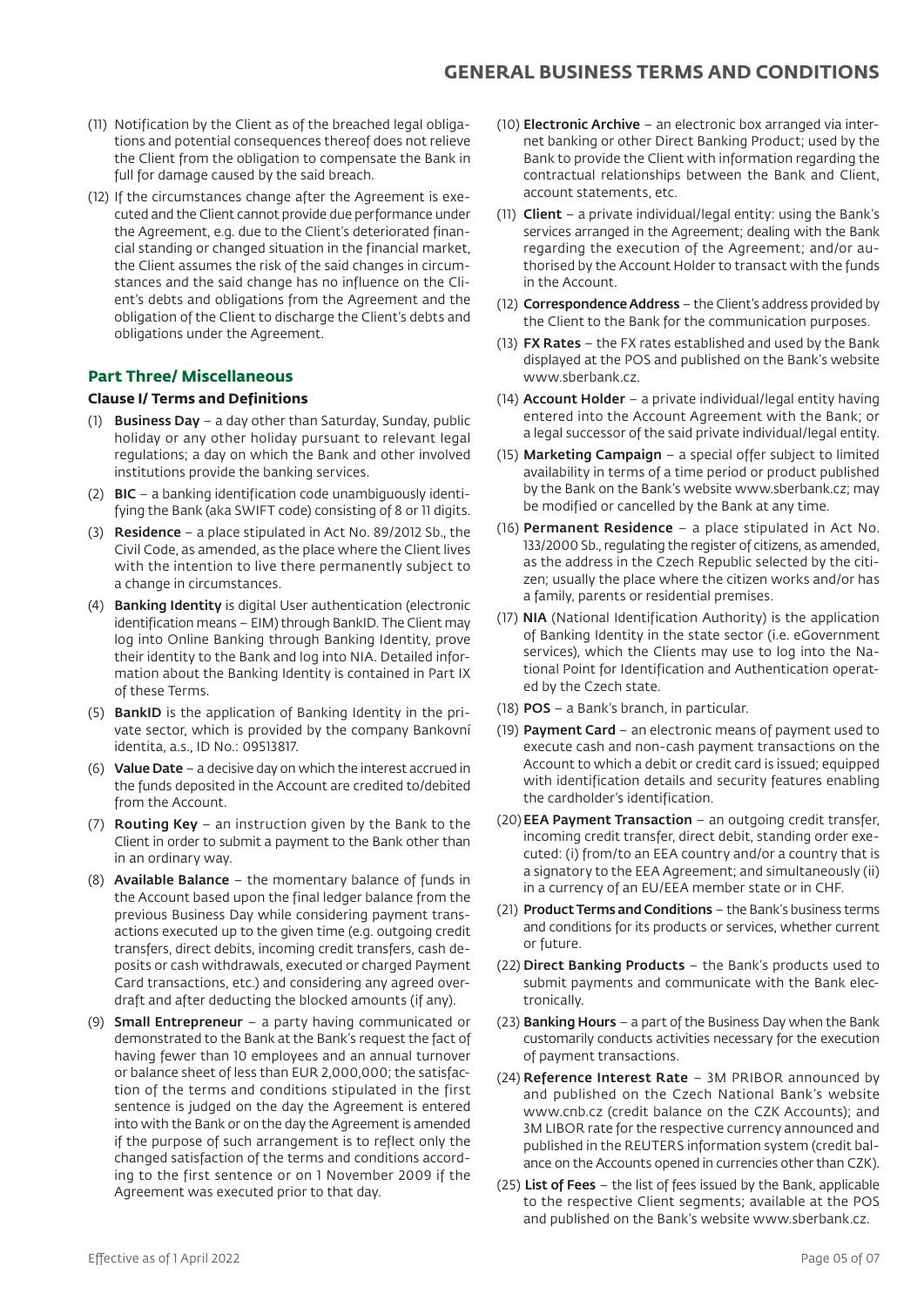- (26) Agreement any arrangement between the Bank and the Client establishing/amending/terminating a contractual relationship between the Bank and the Client (including agreements for financial services).
- (27) Account Agreement an Agreement under which the Account is opened and maintained by the Bank for the Account Holder.
- (28) Payment Services Agreement any Agreement under which the Payment Services are provided (account maintenance, debit card services, credit card services).
- (29) Consumer any private individual having executed the Agreement with the Bank or otherwise dealing with the Bank outside employment/business activities.
- (30) Token a security device used to identify the respective user and authorise non-cash payment transactions and other requests submitted via internet banking or other Direct Banking Products.
- (31) Payment Instructions
	- a) SHA the fees of the payer's bank are paid the by payer; the fees of the beneficiary's bank/correspondent banks (if any) are paid by the beneficiary;
	- b) OUR all fees are paid by the payer (the beneficiary receives the payment in full); and
	- c) BEN all fees are paid by the beneficiary (the beneficiary receives the amount less the charges of the payer's bank, beneficiary's and correspondent banks).
- (32) Account an account, whether current or savings, opened with Bank used to execute payment transactions.
- (33) Basic Account a basic payment account under the Payment Systems Act opened by the Bank for the Consumer legally staying in any EU Member State as stipulated in the Payment Systems Act; opened in CZK; regulated by the Account-related provisions unless stipulated otherwise.
- (34) Payment Systems Act Act No. 370/2017 Sb., regulating payments, as amended.

# **Clause II/ Agreements**

- (1) The Agreement is executed as agreed by and between the Bank and the Client during Agreement arrangements; at the Bank's branches, via the internet, following an authorised payment, via telephone, via ATM, by post, via the Bank's sales representatives or as specified in the Bank's offer.
- (2) The Agreement executed other than in writing is deemed to have the content stipulated in the valid, unconditionally accepted offer with subsequent confirmation in writing not having any influence on its content. Signatures attached to contracts, agreements and other documents on Bank's behalf may be replaced with digital or mechanical means (for instance, a scanned signature or seal).
- (3) The Payment Services Agreement may and can be amended by the Bank. In amending the Agreement, the Bank may propose to replace a previously offered product with a new one of the same type, whilst not worsening the Client's position or the product terms and conditions. The amendments may and can be accepted/rejected by the Client as stipulated in Clause III hereof.
- (4) The method selected by the Client as regards the distribution of annexes to the Agreement and other documents (if any) applies also to the distribution of the Agreement and other documents relating to the products and services

arranged by the Client in the future (if feasible). If so enabled by the Bank, the said method may and can be changed by the Client upon a written notification delivered to the Bank.

# **Clause III/ Amendments**

- (1) Regarding the improvement of the Bank's services, business policy developments, amended legislation and/or changed situation in the financial/banking services market, the Bank may and can amend the Terms and Conditions, Product Terms and Conditions, Bank Complaints Procedure and List of Fees; and propose, in particular, amended methods of executing, amending and terminating the Agreements, amended communication rules, amended terms and conditions for individual financial services, amended proxy requirements, and amended duties to inform.
- (2) Information as to the amendments is displayed at the POS and published on the Bank's www.sberbank.cz at least one month before the same are to take effect as regards the amendments to:
	- a) Business Terms and Conditions for Investment Services;
	- b) Business Terms and Conditions for Securities Investment Services;
	- c) Business Terms and Conditions for Deposit Notes;
	- d) Business Terms and Conditions for Time Deposits;
	- e) Loan Terms and Conditions for Overdraft Facilities;
	- f) Loan Terms and Conditions for Consumer Loans;
	- g) General Loan Terms and Conditions for Non-Entrepreneurs;
	- h) General Loan Terms and Conditions for Entrepreneurs;
	- i) Loan Terms and Conditions for Small and Medium-Sized Enterprises; and
	- j) Claims Code,

and at least two months before the amendments are to take effect as regards the amendments to other documents.

Information as to the amendments is communicated by the Bank within the same time limits also via internet banking or other Direct Banking Products/Electronic Archive or by sending e-mail; or is included into the respective account statement sent by post. In the notification, the Client is notified by the Bank as of the rejection-related consequences and of the option to terminate the Agreement as stipulated herein.

- (3) If the Client does not reject the proposed amendments at the latest one Business Day before the amendments are to take effect, the amendments become binding on both parties.
- (4) If the Client does not agree with the amended Terms and Conditions, Product Terms and Conditions, Claims Code and/or List of Fees, the Client may and can refuse the amendments in writing and terminate the respective Agreement before the respective amendments are to take effect. The Payment Services Agreement is deemed terminated at the moment the respective notice of termination is delivered to the Bank. Other Agreements amended by the proposed amendments are deemed terminated upon the lapse of the one-month period of notice commencing at